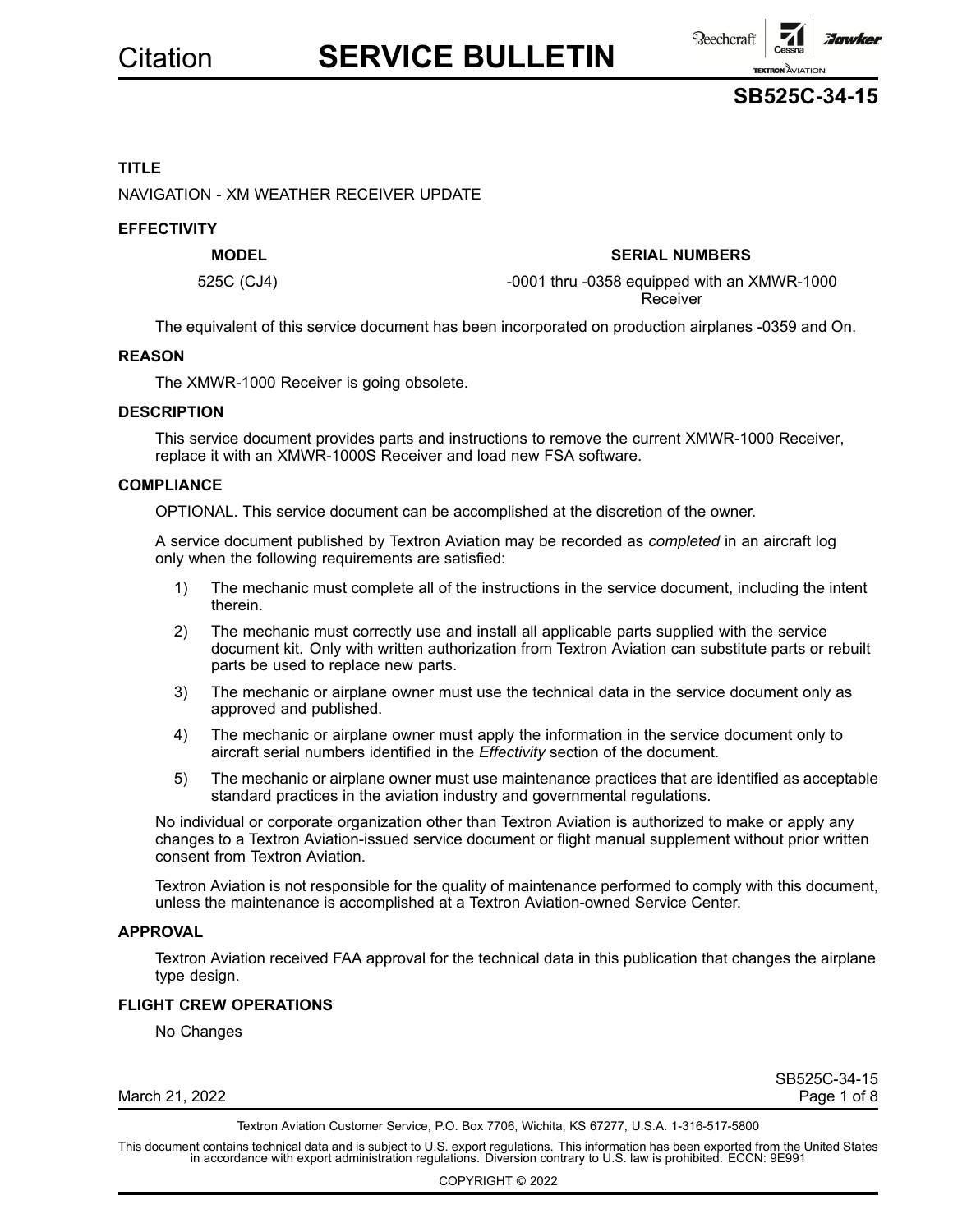



### **CONSUMABLE MATERIAL**

No specialized consumable materials are required to complete this service document.

### **TOOLING**

No specialized tooling is required to complete this service document.

### **WEIGHT AND BALANCE INFORMATION**

Negligible

### **REFERENCES**

Cessna Model 525C Maintenance Manual

### **PUBLICATIONS AFFECTED**

Cessna Model 525C Illustrated Parts Catalog

### **ACCOMPLISHMENT INSTRUCTIONS**

- 1. Prepare the airplane for maintenance.
	- A. Make sure that the airplane is electrically grounded.
	- B. Make sure that all switches are in the OFF/NORM position.
	- C. Disconnect electrical power from the airplane.
		- (1) Disconnect the airplane battery.
		- (2) Disconnect external electrical power.
	- D. Attach maintenance warning tags to the battery and external power receptacle that have **"DO NOT CONNECT ELECTRICAL POWER - MAINTENANCE IN PROGRESS"** written on them.
- 2. (Airplanes -0001 thru -0096) Install <sup>a</sup> new 822-1453-201 FSU-5010 File Server Unit (FSU).
	- A. Remove the current 822-1543-101 FSU-5010 FSU. (Refer to the Model 525C Maintenance Manual, Chapter 34, Collins FSU-5010 File Server Unit - Removal/Installation.)
	- B. Install <sup>a</sup> new 822-1543-201 FSU-5010 FSU. (Refer to the Model 525C Maintenance Manual, Chapter 34, Collins FSU-5010 File Server Unit - Removal/Installation.)
- 3. Remove the current 822-2031-002 XM Weather Receiver and return it to Textron Aviation for exchange. (Refer to the Model 525C Maintenance Manual, Chapter 34, XM Receiver - Removal/Installation.)
- 4. Install the new 822-3365-001 XM Weather Receiver. (Refer to the Model 525C Maintenance Manual, Chapter 34, XM Receiver - Removal/Installation.)
- 5. Connect the airplane battery.
- 6. Connect <sup>a</sup> 28 volt external power supply to the airplane.
	- A. Adjust the electrical power to 29.0 Vdc, +0.5 or -0.5 Vdc.
- 7. Download the FSA upgrade 810-0001-115 Software from the FSA-5000 CD.

**NOTE:** Make sure there is weight on wheels.

- A. Set the BATTERY switch on the ELECTRICAL POWER switch panel in the cockpit to the ON position.
- B. Set the AVIONICS switch on the ELECTRICAL POWER switch panel in the cockpit to the ON position.
- C. Locate the File Server Application CD.
- D. Import the two folders on the CD to <sup>a</sup> properly formatted (FAT32) USB memory device.

**NOTE:** There are 2 folders/part numbers on the CD. One is the NODE, the other is for the FSU.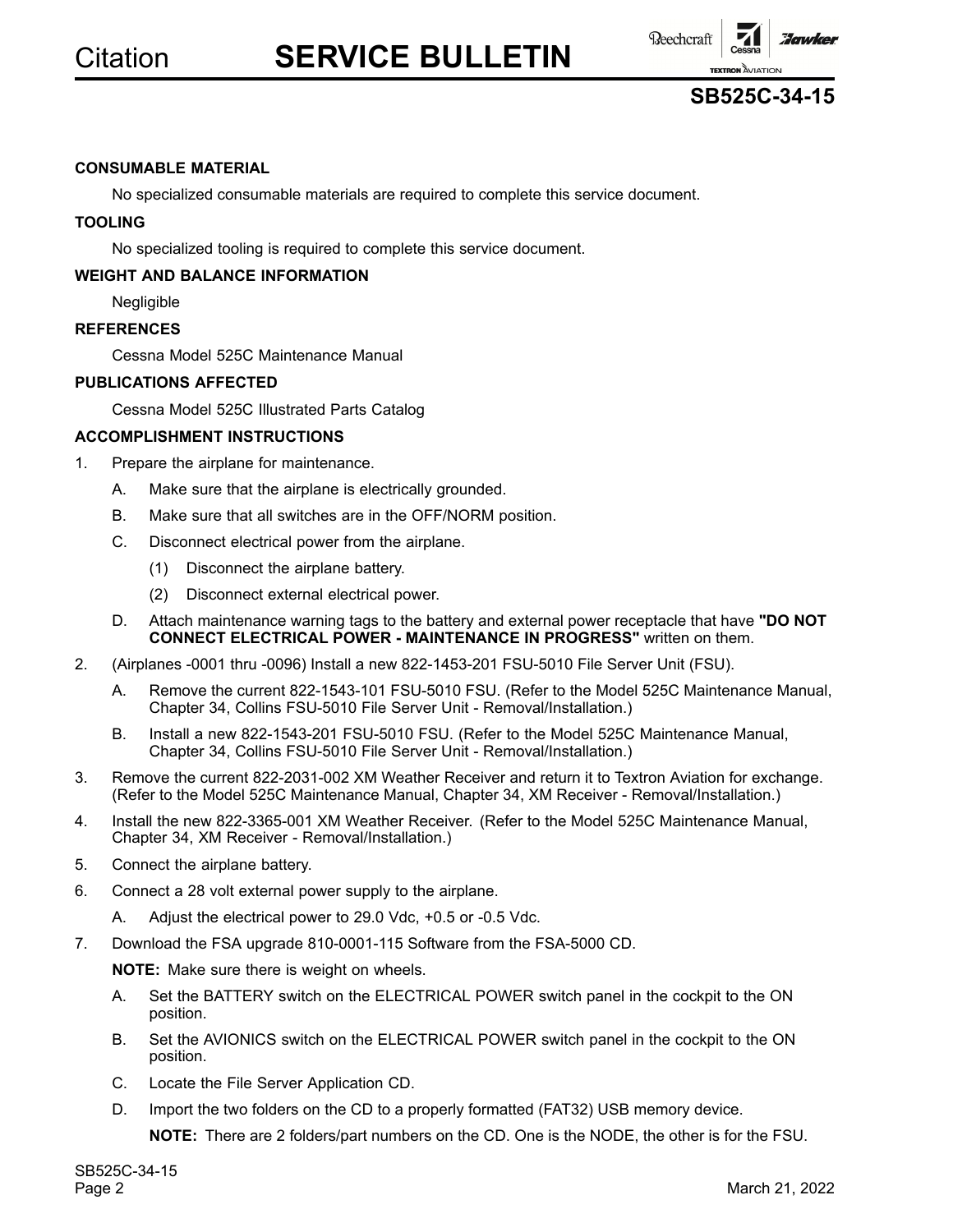



E. Insert the USB device into <sup>a</sup> USB port on the DBU.

**NOTE:** The associated LED will flash orange, then turn green, indicating the DBU is ready for loading

- F. On the Flight Management System (FMS) CDU, select the MCDU menu.
- G. From the MCDU menu, select DBU.
- H. Select Available LRU.
- I. Select Update List.
- J. Use CDU line select keys to select the desired NODE to be loaded (NODE L28), which will then display the AVAILABLE LOADS page.
- K. On the Available Loads page, select the NODE part number desired to be loaded. **NOTE:** Loading will begin automatically.
- L. When the load is complete, select Avail LRU.
- M. Select the FSU to be loaded (FSU L28) which corresponds to the NODE selected in Step 7.J.
- N. On the Available Loads page, select the FSU part number 810-0001-115.
	- **NOTE:** Loading will begin automatically.
- O. After loading the NODE and FSU, the FSU will restart. Access the File Server Configuration page on the MFD.
	- (1) Press DATA BASE button on the MFD CCP.
	- (2) Press UPR MENU button on the MFD CCP.
	- (3) Scroll down to the File Server Configuration page.
	- (4) Make sure the FSA part number displayed matches what was loaded and confirm that the FSA part number is 810-0001-115 and the CRC shown on the Multifunction Display is 9EE550A3.
- P. Remove the USB drive.
	- **NOTE:** Reload the charts and database after the FSA software update is complete.
- 8. Remove the maintenance warning tags.
- 9. Make sure the FSU operates correctly.
	- A. Connect the external electrical power unit to the airplane.
		- (1) Adjust the electrical power to 29.0 Vdc, +0.5 or -0.5 Vdc.
	- B. Set the BATTERY switch on the ELECTRICAL POWER switch panel in the cockpit to the ON position.
	- C. Set the AVIONICS switch on the ELECTRICAL POWER switch panel in the cockpit to the ON position.
	- D. Do the checks for the FSU.
		- (1) Do the file server unit (FSU) configuration check. (Refer to the Model 525C Maintenance Manual, Chapter 34, Integrated Flight Information System (IFIS) - Adjustment/Test.)
		- (2) Do the database effectivity check. (Refer to the Model 525C Maintenance Manual, Chapter 34, Integrated Flight Information System (IFIS) - Adjustment/Test.)
		- (3) Do the electronic charts check. (Refer to the Model 525C Maintenance Manual, Chapter 34, Integrated Flight Information System (IFIS) - Adjustment/Test.)
		- (4) Do the FSU enhanced maps check. (Refer to the Model 525C Maintenance Manual, Chapter 34, Integrated Flight Information System (IFIS) - Adjustment/Test.)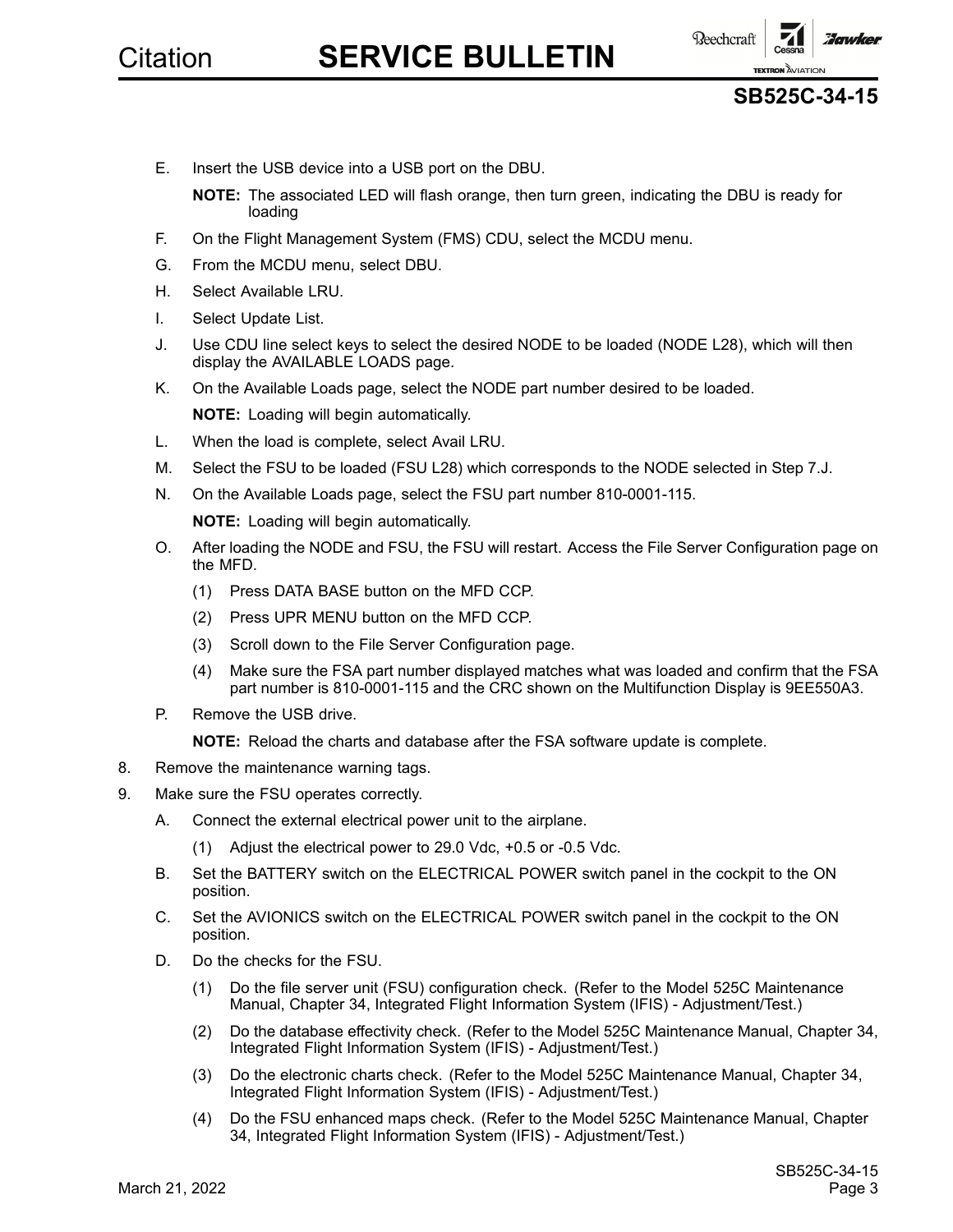

**SB525C-34-15**

- E. Set the AVIONICS switch on the ELECTRICAL POWER switch panel in the cockpit to the OFF position.
- F. Set the BATTERY switch on the ELECTRICAL POWER switch panel in the cockpit to the OFF position.

**CAUTION:** Disconnect the external electrical power unit when not in use to prevent an accidental discharge of the battery.

- G. Disconnect the external electrical power unit from the airplane.
- 10. Do a functional check of the XM receiver.

**NOTE:** A good satellite signal is required to do <sup>a</sup> functional check of the XM receiver. The airplane may have to be moved outside to perform the functional check.

- A. Do the XM broadcast weather check.
	- (1) Push the LWR MENU button on the pilot's CCP.
	- (2) Turn the DATA knob on the pilot's CCP to highlight GWX.
		- (a) Push the PUSH SELECT button.
	- (3) Use the FMS 1 to make <sup>a</sup> flight plan.
		- (a) Push the FPLN button on the pilot's CDU.
			- 1 Make sure that the MOD FPLN page shows.
				- <sup>a</sup> If the ACT FPLN page shows, push the CLR DEL button on the pilot's CDU, then push the ORIGIN LSK to delete the current origin.
		- (b) Enter KICT in the scratchpad of the pilot's CDU.
		- (c) Push the ORIGIN LSK.
			- 1 Make sure that KICT shows in the ORIGIN field on the pilot's CDU.
		- (d) Enter KICT in the scratchpad of the pilot's CDU.
		- (e) Push the DEST LSK.
			- 1 Make sure that KICT shows in the DEST field on the pilot's CDU.
		- (f) Enter KHUT in the scratchpad of the pilot's CDU.
		- (g) Push the TO LSK.
			- 1 Make sure that the MOD FPLN page 2 shows.
		- (h) Enter KSLN in the scratchpad of the pilot's CDU.
		- (i) Push the TO LSK.
		- (j) Push the EXEC LSK.
		- (k) Push the PFD MENU button on the pilot's and the copilot's display control panels (DCP's).
			- 1 Turn the DATA knob to highlight ARC.
			- 2 Push the PUSH SELECT button.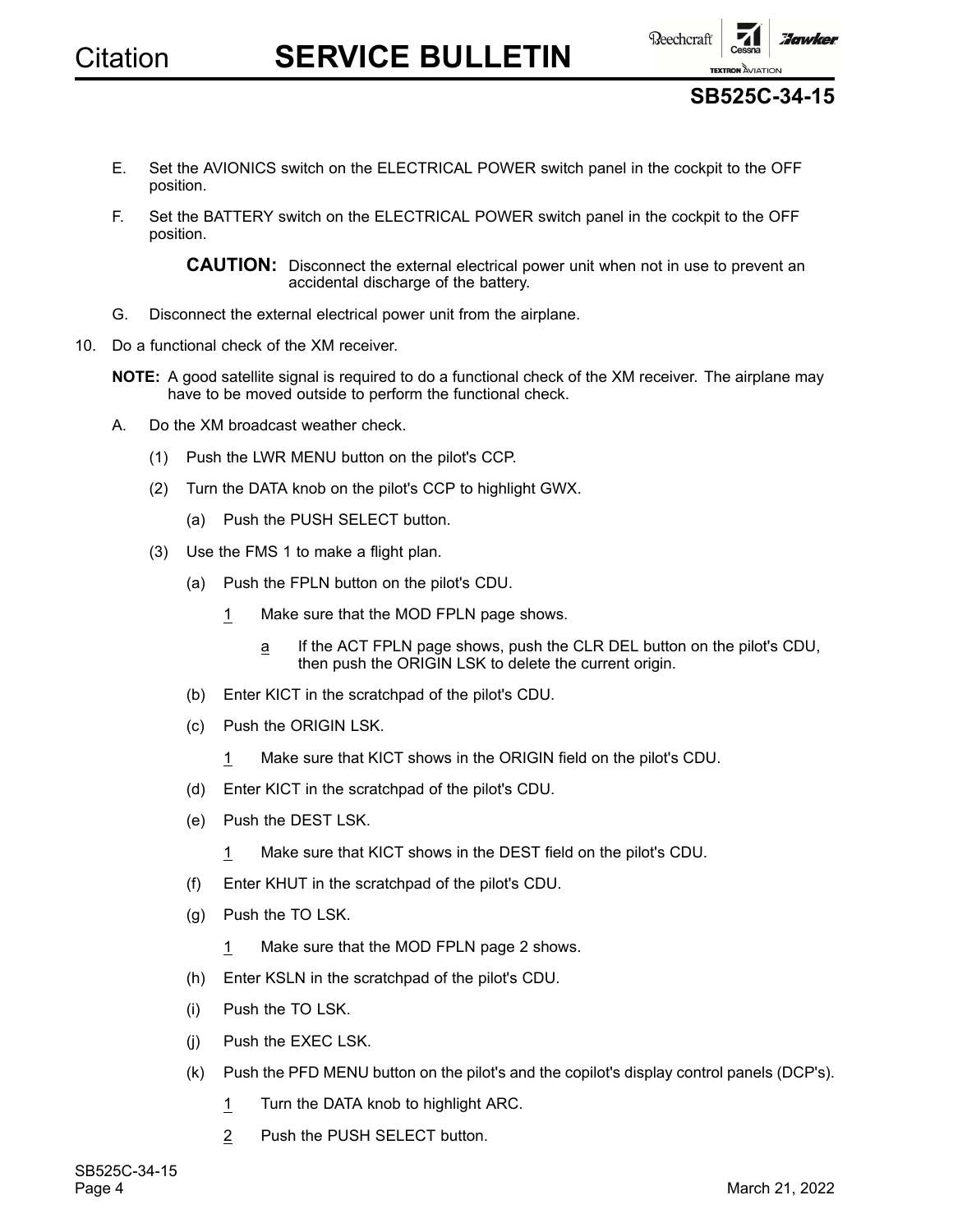

### **SB525C-34-15**

- (l) Push the LWR MENU button on the pilot's and the copilot's cursor control panels (CCP's).
	- 1 Turn the DATA knob to highlight PLAN.
	- 2 Push the PUSH SELECT button.
		- <sup>a</sup> Make sure that the flight plan that you entered shows on the pilot's and the copilot's MFD's.

**NOTE:** You can use the RANGE knob on the DCP's to increase or decrease the range to show all the flight plan.

- (m) Push the MFD ADV button on the pilot's CDU.
- (n) Push the PREV WPT LSK.
	- 1 Make sure that the center of the plan map changes to the previous waypoint along the flight plan on the pilot's MFD.
- (o) Push the NEXT WPT LSK.
	- 1 Make sure that the center of the plan map changes to the next waypoint along the flight plan on the pilot's MFD.
- (p) Push the TO WPT LSK.
	- 1 Make sure that KHUT moves to the center of the plan map on the pilot's MFD.
- (q) Enter KSLN in the scratchpad of the pilot's CDU.
- (r) Push the CTR WPT LSK.
	- 1 Make sure that KSLN moves to the center of the plan map on the pilot's MFD.
- (s) Make sure that the ORIGIN, DESTINATION, and the ALTERNATE are correct.
- (4) Move the cursor box to OVERLAY SELECTIONS on the pilot's CCP.
	- (a) Push the PUSH SELECT button.
- (5) Turn the MENU ADV knob on the pilot's CCP to highlight NEXRAD.
	- (a) Push the PUSH SELECT button.
- (6) Push the LWR MENU button on the pilot's CCP.
	- (a) Make sure that the last NEXRAD map shows on the pilot's MFD.

**NOTE:** The NEXRAD map updates with <sup>a</sup> current map at 5 minute intervals.

- (b) Make sure that <sup>a</sup> new NEXRAD map shows on the pilot's MFD in 5 minutes or less.
- B. Set the AVIONICS switch on the ELECTRICAL POWER switch panel in the cockpit to the OFF position.
- C. Set the BATTERY switch on the ELECTRICAL POWER switch panel in the cockpit to the OFF position.

**CAUTION:** Disconnect the external electrical power unit when not in use to prevent an accidental discharge of the battery.

D. Disconnect the external electrical power unit from the airplane.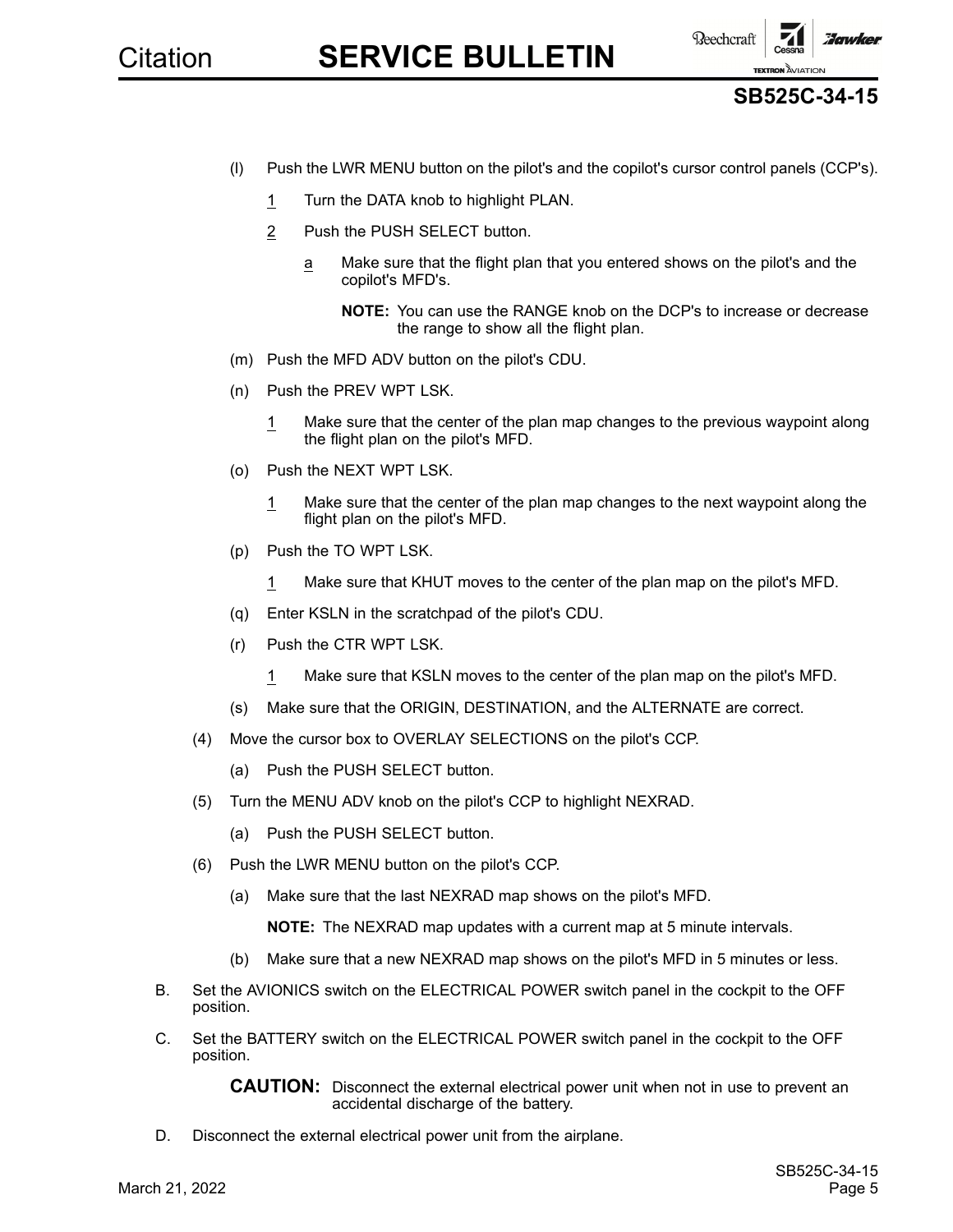



- 11. Make an entry in the airplane logbook that states compliance and method of compliance with this service document.
	- **NOTE:** Textron Aviation recommends that compliance with all service documents is reported to <sup>a</sup> maintenance tracking system provider.
		- • Complete <sup>a</sup> record of compliance. (Maintenance Transaction Report, Log Book Entry, or other record of compliance.)
		- •Put <sup>a</sup> copy of the completed record of compliance in the airplane logbook.
		- • Send <sup>a</sup> copy of the completed record of compliance to the maintenance tracking system provider used.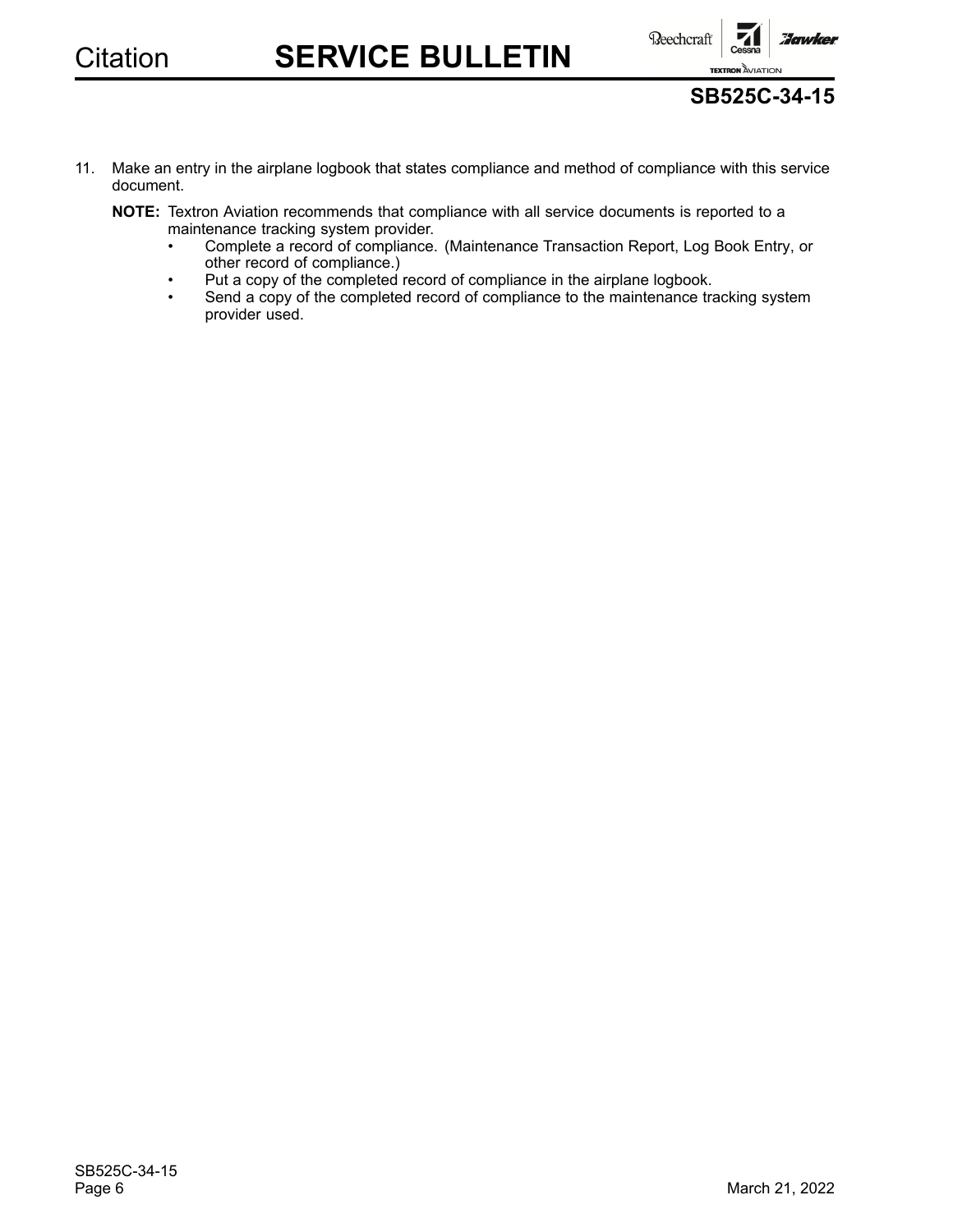Beechcraft **Hawker TEXTRON AVIATION** 





7110T1001<br>A7118T1168

Figure 1. XM Weather Receiver Removal/installation (Sheet 1)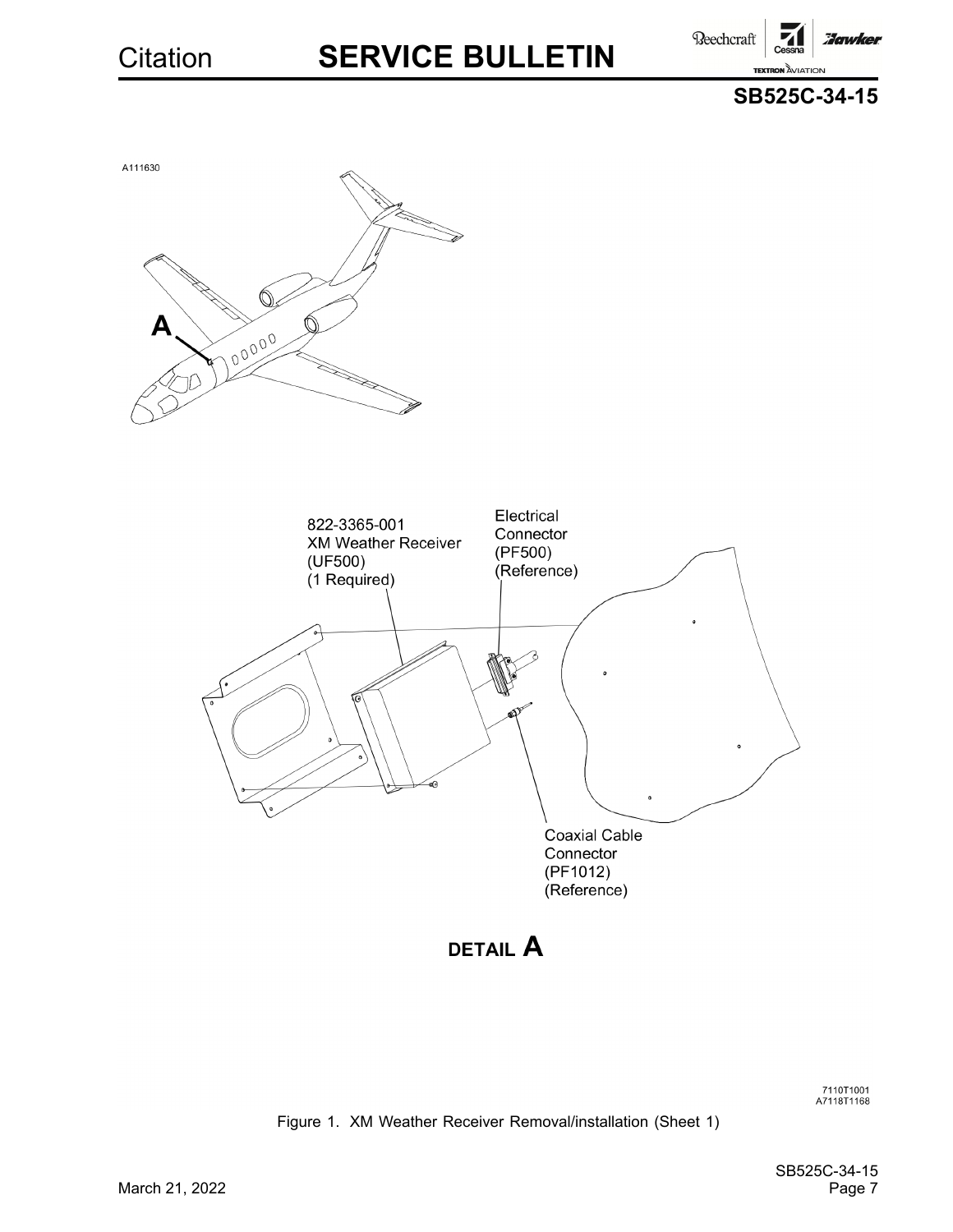$\textbf{Reechcraft}$ 



:Jawker

### **MATERIAL INFORMATION**

Order the kit/parts below to install this modification.

| <b>NEW P/N</b> | QUAN-<br><b>TITY</b> | <b>KEY WORD</b>                 | <b>OLD P/N</b> | <b>INSTRUCTIONS/</b><br><b>DISPOSITION</b>    |
|----------------|----------------------|---------------------------------|----------------|-----------------------------------------------|
| 822-3365-001   | 1                    | <b>XM Weather Receiver</b>      | 822-2031-002   | Return to Textron<br>Aviation for<br>exchange |
| 810-0001-115   | 1                    | FSA-5000 XM Weather<br>Software |                |                                               |
| 822-1543-201   |                      | FSU-5010 File Server Unit       | 822-1543-101   |                                               |

\* Please contact Textron Aviation Parts Distribution for current cost and availability of parts listed in this service document. Phone at 1-800-835-4000 (Domestic) or 1-316-517-5603 (International). Send email to: parts@txtav.com.

Based on availability and lead times, parts may require advanced scheduling.

In cases where the required part(s) are approved as exchange, order the exchange part and, upon completion, expedite the return of the removed part to avoid return penalties. Contact the Textron Aviation Parts Distribution Sales Desk for availability of exchange parts.